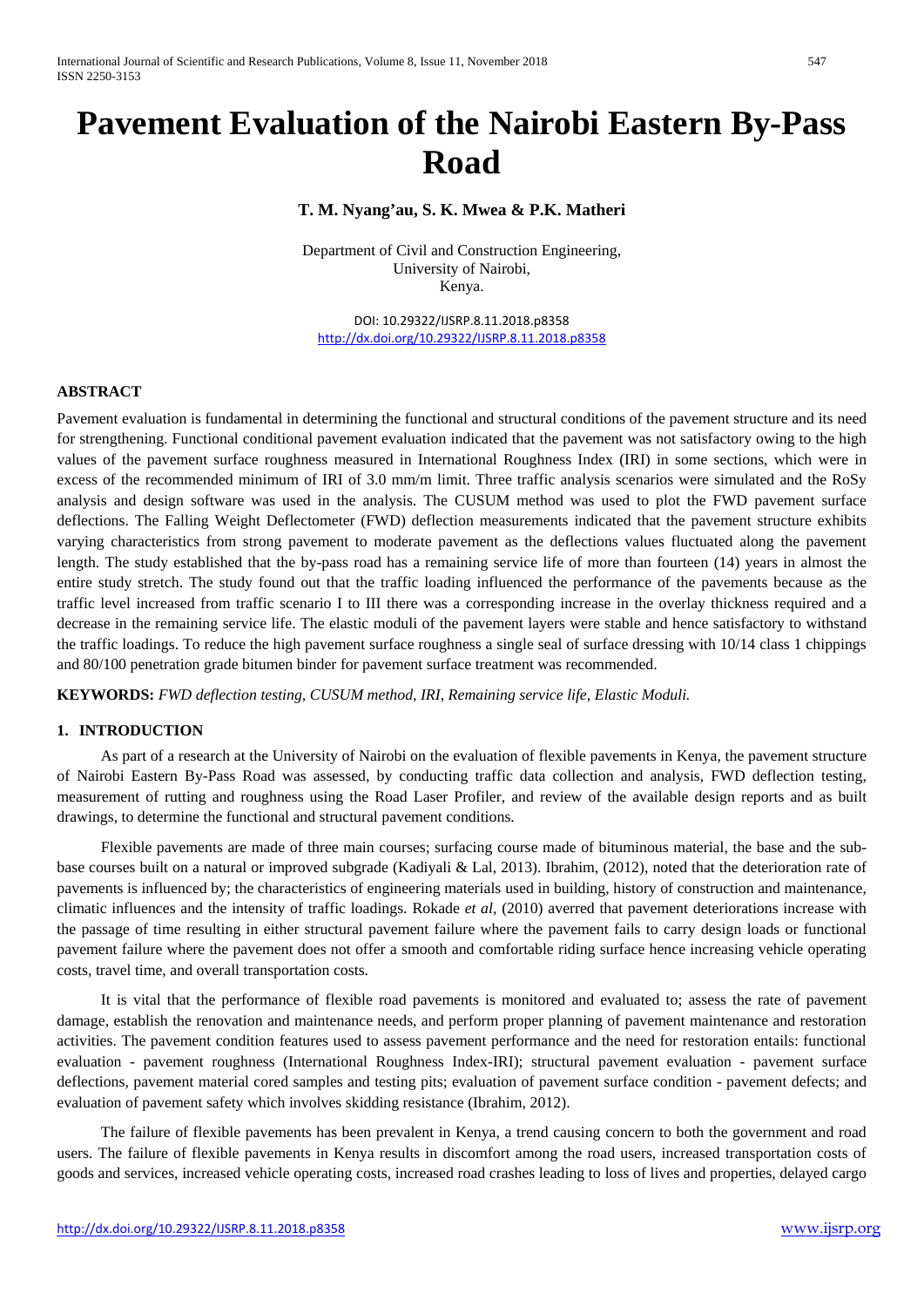International Journal of Scientific and Research Publications, Volume 8, Issue 11, November 2018 548 ISSN 2250-3153

delivery to various destinations, long travel times as vehicles have to drive slowly on the failed sections of the pavement, high maintenance cost for vehicles; increased budgets and spending by government on pavement rehabilitation and maintenance.

#### **2. METHODOLOGY**

The steps that were followed in the evaluation of the Nairobi Eastern by-pass flexible pavement comprise of; review of existing as built drawings and project design documents, traffic survey and traffic data analysis, pavement functional and structural testing, data collection and analysis; and recommendation of maintenance and rehabilitation interventions based on the Kenya design standards and manuals.

#### **2.1 Traffic Data Collection and Analysis**

The determination of traffic loading on Nairobi Eastern by pass road was done by undertaking classified traffic counts at two stations (station A-near Thika road and Station B- near Kangundo road roundabout). The classified traffic counts were performed between 19<sup>th</sup> to 25<sup>th</sup> April 2017 at the overpass and underpass at Kangudo road (C98) at chainage EK 13+157m and at the underpass at the Nairobi-Thika Road at chainage EK 26+946m. The average daily traffic was computed from the data comprising of five-day 12-hr count and two-day 24-hr counts on  $22<sup>nd</sup>$  April 2017 and  $25<sup>th</sup>$  April 2017. The 12-hr counts were converted to 24-hr counts and the traffic counts were limited to commercial traffic only. The traffic data collected was analysed to determine the; Average Annual Daily Traffic (AADT), classification of the number of commercial vehicles, and Equivalent Standard Axle Load (ESALs).

Traffic data was converted into equivalent standard axles using legal limits of vehicle equivalence factors in Kenya. The cumulative ESALs were based on the average Gross Domestic Product (GDP) growth rate between 1961 and 2017. Traffic data was analysed for 14 years remaining life of the Nairobi Eastern by-pass road. Table 1 provides the three traffic scenarios that were simulated for use in assessing the performance of the flexible pavement road for different traffic loadings during the remaining design life (Infrastructure Department, 2017).

| <b>Table 1: Traffic Analysis Scenarios</b>             |                                                                                 |  |  |  |  |
|--------------------------------------------------------|---------------------------------------------------------------------------------|--|--|--|--|
| <b>Scenario Description</b><br><b>Traffic Scenario</b> |                                                                                 |  |  |  |  |
|                                                        |                                                                                 |  |  |  |  |
|                                                        | The highest traffic loading in one direction (Lane Traffic Loading) (Station A) |  |  |  |  |
| П                                                      | 80% of the total traffic in the two lanes (Station A)                           |  |  |  |  |
| Ш                                                      | 100% of the total traffic in the in the two lanes (Station A)                   |  |  |  |  |

#### **2.2 FWD Pavement Deflections' Measurement and Analysis**

The Primax Falling Weight Deflectometer (FWD) testing at the Nairobi Eastern by-pass road flexible pavement was carried out on both directions over the entire length at 100m intervals on  $15<sup>th</sup>$  June 2017. The methodology for carrying out deflection measurements using FWD was in line with the Kenyan road design manual part V.

## **2.2.1 FWD Sensor Spacing**

For this research, the spacing of geophones was: 0 mm, 200 mm, 300 mm, 600mm, 900 mm, 1200 mm, 1500 mm 1800 mm and 2100mm (Roads Department, 2009).

#### **2.2.2 Surface Temperature Measurement**

The pavement surface temperature was measured and recorded automatically to the FWD file. The monitoring of the surface temperature during testing was used to help the FWD operator in taking decisions to stop testing in case the pavement became very hot.

#### **2.2.3 Analysis of Pavement FWD Deflection Data**

RoSy Analysis and Design Software was used in the analysis of the FWD deflection data to determine the; pavement layers' Elastic Moduli (E), remaining service life of the pavement, and the required overlay thicknesses.

#### **2.3 Pavement Distress Condition Survey**

The Road Laser profiler was used to collect the surface distress features of the road section under study. The main distress that were monitored include: potholes, rutting, cracking, and fatigue failure. The type, severity and quantity of the distress was collected to aid in the assessment of rehabilitation needs (Roads Department, 2009).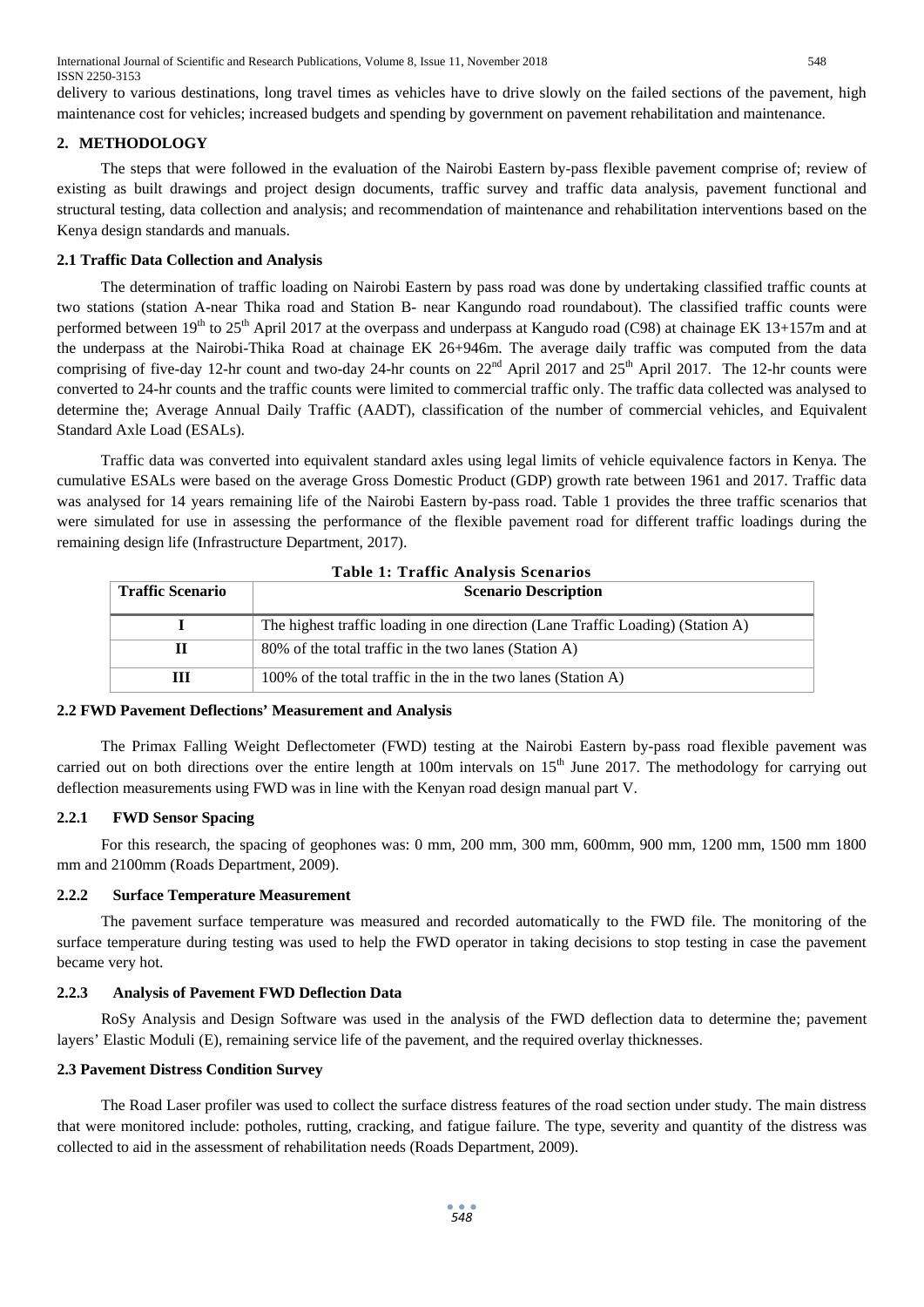# **2.4 Pavement Surface Roughness Survey**

Pavement surface roughness was measured using a Road Laser Profiler and results expressed through the International Roughness Index (IRI), in m/km, or mm/m.

## **2.5 Determination of Pavement and Subgrade Soil Properties**

The pavement design reports and as-built reports and drawings of Nairobi by-pass road were reviewed to establish the; pavement material types, pavement layer thickness, and subgrade California Bearing Ratios CBRs.

# **3. DATA PRESENTATION AND ANALYSIS**

## **3.1 Traffic Data Analysis**

The total daily traffic loading in traffic count station A (direction Thika road to Kangundo Road, A to B) was 7,448 ESALs while the total traffic in the opposite direction (B to A) was 8,522 ESALs as provided in figure 1.



# **Figure 1 : Total Directional Daily Traffic Load (ESALs)**

Table 2 shows the three traffic analysis scenarios (I, II and III) that were used in the analysis of the traffic influence on the performance of the pavement.

| <b>Traffic</b><br><b>Scenario</b> | <b>Scenario Description</b>                                                          | <b>Traffic:</b><br><b>ESALs</b> |
|-----------------------------------|--------------------------------------------------------------------------------------|---------------------------------|
|                                   | The highest Traffic Loading in one direction (Lane Traffic Loading) -<br>(Station A) | 8,522                           |
| П                                 | 80% of the total traffic in the two lanes (Station A)                                | 12,775                          |
| Ш                                 | 100% of the total traffic in the in the two lanes (Station A)                        | 15,970                          |

# **Table 2: Equivalent Standard Axle Load (ESAL) for Traffic Analysis Scenarios**

## **3.2 Type of Pavement Structure**

The pavement structure of the Nairobi Eastern by-pass road is a standard pavement structure types 11. Tables 3 and 4 provides the details of the pavements structure and layers' moduli respectively.

# **Table 3: Pavement Structure of the Carriageway (CCC,2009)**

| 10 <sub>mm</sub>         | Asphalt Surface Treatment (3/6)                            |
|--------------------------|------------------------------------------------------------|
| 50 <sub>mm</sub>         | Fine-Grained Asphalt Concrete (0-20)                       |
| $150$ mm                 | Asphalt Crushed Stone (0-30) base                          |
| 180mm                    | Cement Stabilized Crushed Stone (2-4% of Cement) subbase   |
| $300$ mm                 | MDD 100% below Pavement Structure Layer, improved subgrade |
| <b>Total Thicknesses</b> | 690mm                                                      |

## **Table 4: Pavement Layers' Moduli (Roads Department, 1987)**

| $S/N0$ . | <b>Type of Pavement Material</b>              | Layer Moduli (Mpa) |
|----------|-----------------------------------------------|--------------------|
|          | Type I (High Stability) Asphalt Concrete (AC) | 4000               |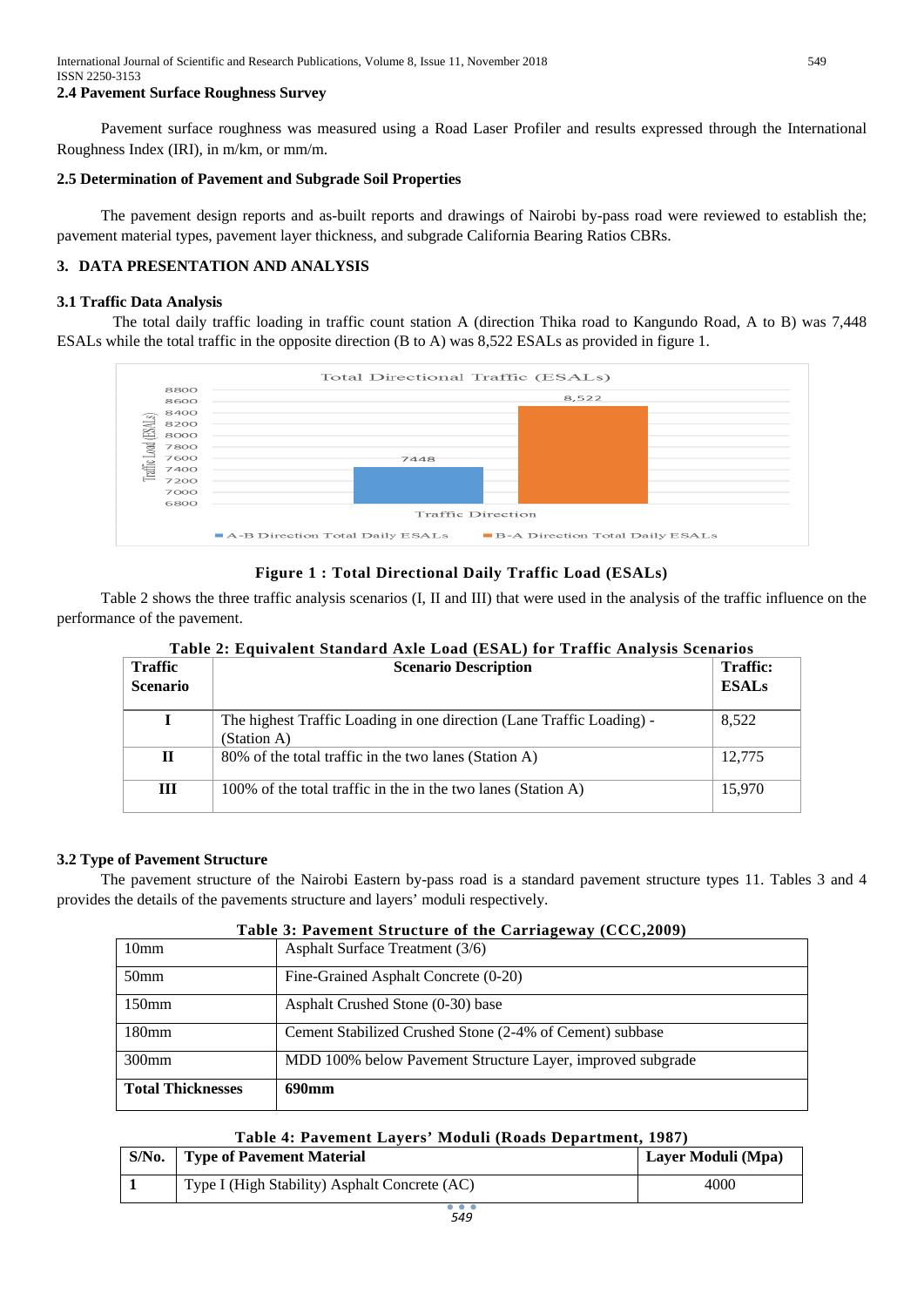| Dense Bitumen Macadam (DBM) Base/ Asphalt Crushed Stone (0-30)<br>base | 5000 |
|------------------------------------------------------------------------|------|
| Cement Improved Graded Crushed stone Subbase                           | 300  |
| <b>Improved Subgrade</b>                                               | 300  |

# **3.3 Pavement Condition of the Nairobi Eastern By-pass Road Flexible Pavement**

# **3.3.1 Visual Surface Condition**

A detailed visual condition survey was undertaken on each travelling lanes. Table 5 gives a summary of the visual data collected with respect to the various homogenous sections. The results show that none of the sections had visible pot holes, cracks or unchecked drainage. The average visual condition survey (VCS) index was 0.0 implying that the visual characteristic of the road was generally in a good condition and could be remedied through regular light maintenance. However, although there was no section with serious visible distresses, the averages of the speed among the sections differed significantly with some sections having average speed of as high as 63.0 kph for homogenous section 8 and as low as 31.8kph in section 12 of the road.

| <b>Table 5: Visual Surface Condition Summary</b> |                                   |                                   |            |                           |                         |                         |                           |                 |
|--------------------------------------------------|-----------------------------------|-----------------------------------|------------|---------------------------|-------------------------|-------------------------|---------------------------|-----------------|
| <b>Homogenous</b><br>section (HS)                | <b>Sections</b><br>of the<br>road | Average<br>of VCS<br><b>Index</b> | <b>PCI</b> | No. of<br><b>Potholes</b> | No. of<br><b>Cracks</b> | Average of<br>Speed kph | <b>Shoulder</b><br>rating | <b>Drainage</b> |
| $\mathbf{1}$                                     | $13.0-$<br>14.0                   | $\mathbf{0}$                      | 85         | None                      | None                    | 40.5                    | Good                      | Good            |
| $\boldsymbol{2}$                                 | $14.1 -$<br>17.2                  | $\boldsymbol{0}$                  | 85         | None                      | None                    | 56.9                    | Good                      | Good            |
| $\mathbf{3}$                                     | $17.3-$<br>17.6                   | $\mathbf{0}$                      | 85         | None                      | None                    | 57.5                    | Good                      | Good            |
| $\overline{\mathbf{4}}$                          | $17.7-$<br>17.9                   | $\boldsymbol{0}$                  | 85         | None                      | None                    | 45.5                    | Good                      | Good            |
| 5                                                | $18.0 -$<br>18.6                  | $\boldsymbol{0}$                  | 85         | None                      | None                    | 48.2                    | Good                      | Good            |
| 6                                                | $18.7 -$<br>19.1                  | $\boldsymbol{0}$                  | 85         | None                      | None                    | 55                      | Good                      | Good            |
| $\overline{7}$                                   | $19.2 -$<br>22.0                  | $\boldsymbol{0}$                  | 85         | None                      | None                    | 61.2                    | Good                      | Good            |
| 8                                                | $22.1 -$<br>23.5                  | $\boldsymbol{0}$                  | 85         | None                      | None                    | 63                      | Good                      | Good            |
| $\boldsymbol{9}$                                 | $23.6 -$<br>24.0                  | $\boldsymbol{0}$                  | 85         | None                      | None                    | 62.4                    | Good                      | Good            |
| 10                                               | $24.1 -$<br>24.8                  | $\boldsymbol{0}$                  | 85         | None                      | None                    | 44.3                    | Good                      | Good            |
| 11                                               | 24.9-<br>25.8                     | $\boldsymbol{0}$                  | 85         | None                      | None                    | 48.1                    | Good                      | Good            |
| 12                                               | $25.9 -$<br>27.8                  | $\boldsymbol{0}$                  | 85         | None                      | None                    | 31.8                    | Good                      | Good            |
| <b>Grand Total</b>                               |                                   | $\bf{0}$                          | 85         |                           |                         | 52.9                    |                           |                 |

# **3.3.2 Pavement Rutting Index**

Rutting of the pavement was measured using Road Laser profiler equipment. Pavement rutting index was calculated from chainage EK 13+157m to chainage EK 26+946m of the Nairobi Eastern by-pass on both lanes. Taking chainage EK 13+157m as the starting point, the average rutting index for the road on the left (vehicles moving towards Thika road) was 1.20 while the right (vehicles moving towards Kangundo road) had a rutting index of 0.76 implying that the road has more rut towards Thika road than from Thika road as shown in Table 6.

| <b>Table 6: Pavement Rutting Index</b> |                             |                            |  |  |  |
|----------------------------------------|-----------------------------|----------------------------|--|--|--|
| <b>Average of Rut Lane</b>             | <b>Average of Rut Right</b> | <b>Average of Rut left</b> |  |  |  |
|                                        |                             |                            |  |  |  |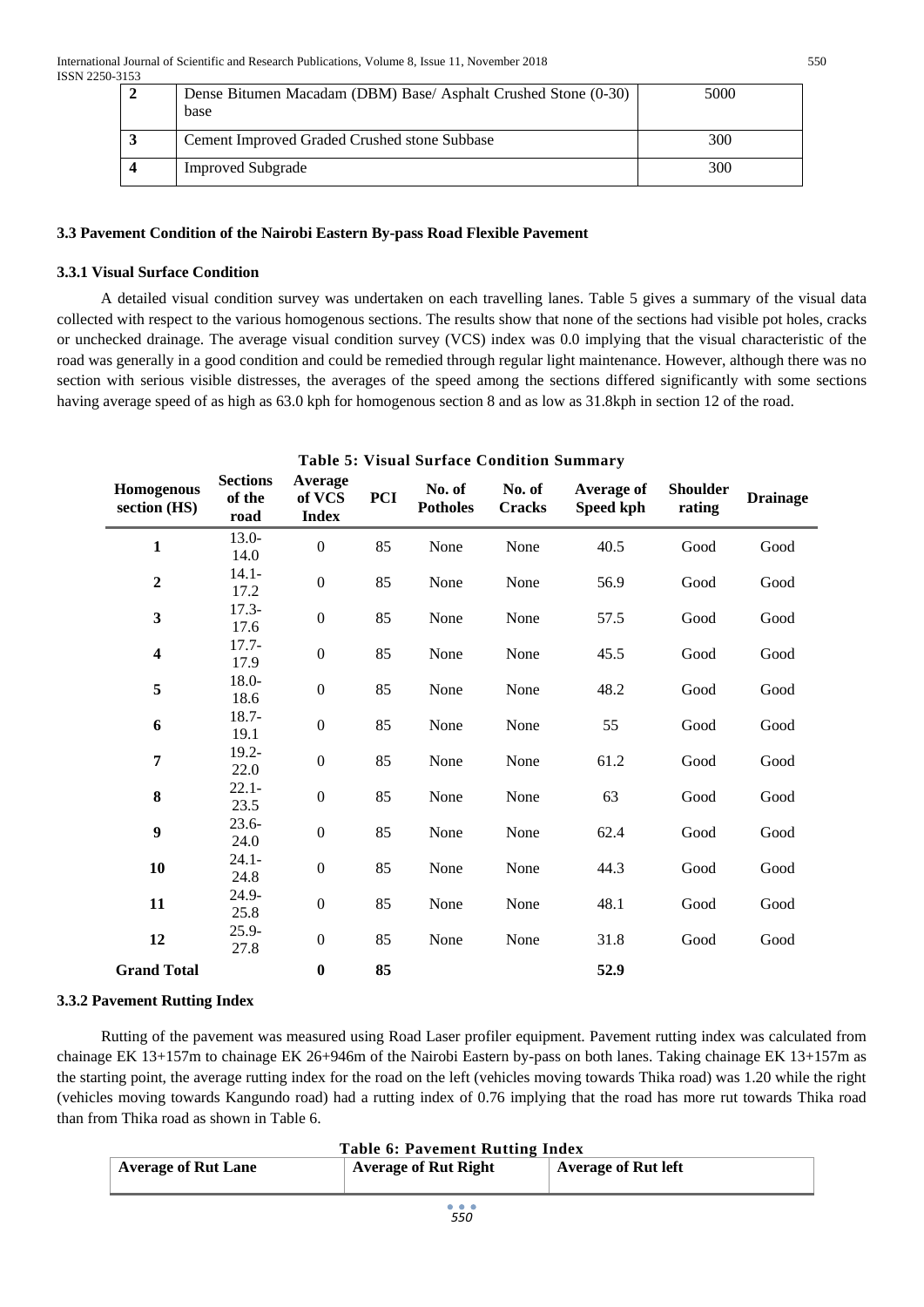International Journal of Scientific and Research Publications, Volume 8, Issue 11, November 2018 551 ISSN 2250-3153

| <b>DITLEJU JIJJ</b><br>. |                       |                  |  |  |  |  |  |
|--------------------------|-----------------------|------------------|--|--|--|--|--|
| — <b>—</b><br>1. I J     | $\mathbf{U}$ .<br>. . | $\Delta$<br>1.20 |  |  |  |  |  |
|                          |                       |                  |  |  |  |  |  |

## **3.3.3: Rutting along Sections of the Road**

Figure 2 shows rutting along the road, from the graphical representation, it shows that rutting values were more for the Left side of the road (towards Thika road) compared to rutting on the right side of the road (from Thika Road).



## **Figure 2 : Rutting along the Sections of the Road**

The rutting values fluctuates across the road with some section of the road along the right side of the road having rutting index of close to 6.0 such as at chainage EK 20+100M to EK20+700M. The rutting values are less than 15mm so the pavement can be treated by dragging and brushing.

## **3.3.3 Pavement Surface Roughness**

The roughness of the road was determined using a Road Laser profiler equipment. The equipment measured the International Roughness Index (IRI) for both the right and left lanes of the road. The average IRI for the left lane (towards Thika road) was 1.86 mm/m while the average IRI for the right lane (towards Kangundo road) was 1.19 mm/m. The average IRI for the road was 1.27mm/m as shown in Table 7.

| Side of the Road               | Average of IRI Lane $\text{(mm/m)}$ |
|--------------------------------|-------------------------------------|
| Left                           | 1.86                                |
| Right                          | 1.19                                |
| <b>Average IRI of the Road</b> | 1.27                                |

# **Table 7: Pavement Surface Roughness (IRI) of the Road**

Figure 3 shows the pavement surface roughness along the Right and Left lanes of the road from chainage 13+157m to chainage 26+960m. The results show that left lane (A-B) had a higher roughness index compared to the right lane.



*551* **Figure 3: Pavement Surface Roughness (IRI) along the Road**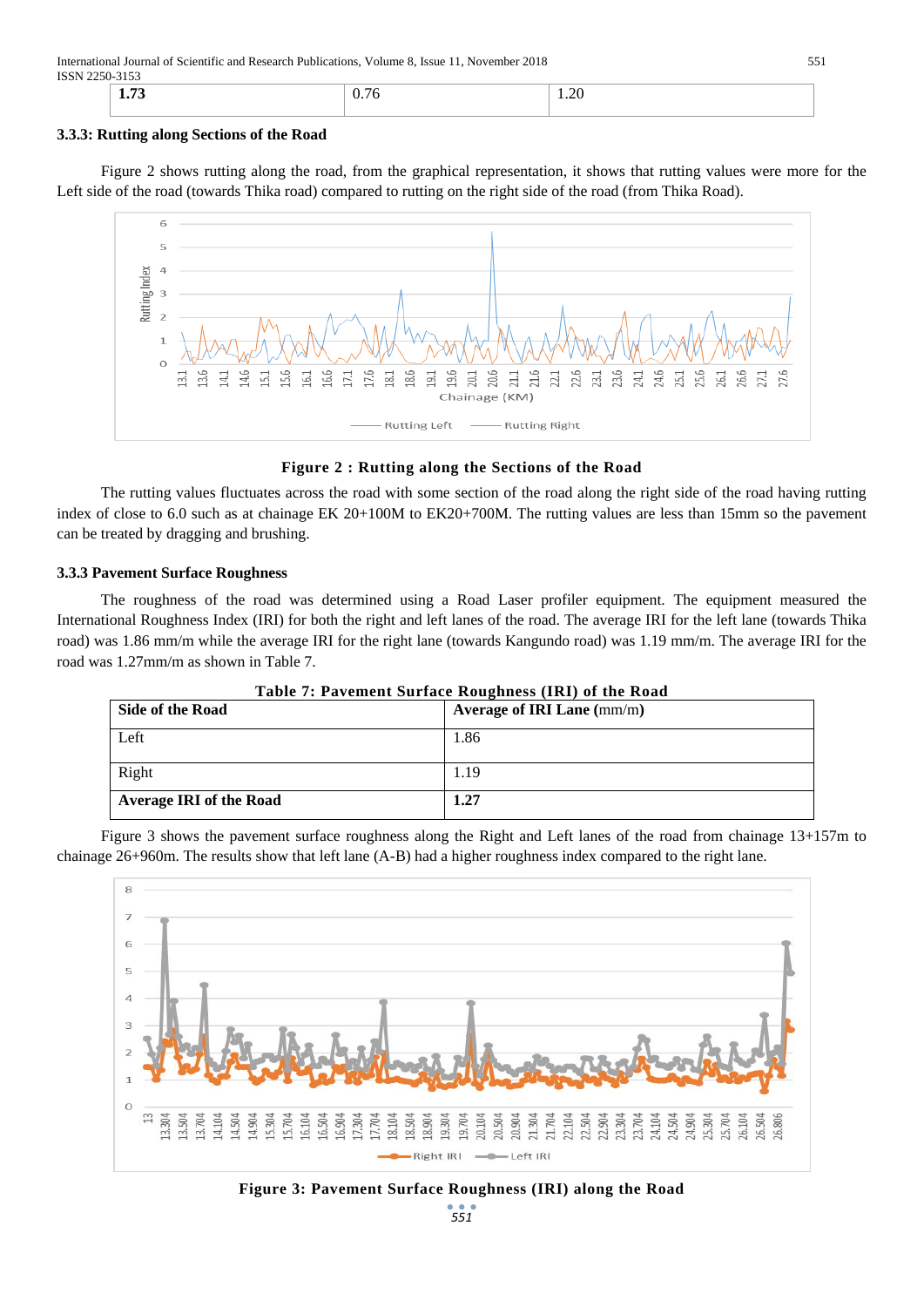Figure 3 shows a higher value of IRI of 6.87 mm/m occurred at around chainage EK 13+200m on the left lane, with IRI values ranging from 3.39 to 4.51 mm/m in some sections of the road. Therefore, the pavement requires strengthening by a thin overlay, patching and, or sealing of cracks.

## **3.3.4 CUSUM Curve and the Homogenous Sections**

A Cumulative Sum Method (CUSUM) on FWD central deflection measurements  $(ND_1)$  was used to identify homogenous sections of the road as shown in Figure 4. A plot of the cumulative sum of the differences (CUSUM) of the FWD  $(ND_1)$ deflections from the mean deflection to get the sections which had same statistical trend was performed. After the plot, 12 homogenous sections were identified as shown in Figure 4. The section under study on Nairobi Eastern By-pass road has the same traffic level, the same pavement structure, subgrade type and surface conditions, therefore, the  $ND_1$  deflections were used to classify the road into homogenous sections.



**Figure 4: CUSUM Curve along the Nairobi Easter By-pass Road**

#### **3.3.5 Remaining Service Life of the Nairobi Eastern By-pass Road**

The FWD deflection data, pavement characteristics mainly layer thickness and the material properties, and the traffic loading in ESALs, were used in the determination of the remaining pavement service life by using the RoSy pavement analysis and design software. The remaining service life of the Nairobi Eastern pavement structure was averagely 19.6, 19.1, and 18.7 years for traffic analysis scenarios I, II and III respectively.

The design life of the Nairobi Easter By-pass Road was 20 years. The road was opened to traffic in 2011, therefore, by 2017, the time of the study; it had given service for a period of six (6) years only. Therefore, the theoretical number of years the road should give service without major repairs is 14 years.

Therefore, generally the flexible pavement structure of the Nairobi Eastern By-pass is sufficiently strong and can give service to traffic usage for a period of 19.6, 19.1, and 18.7 years for traffic analysis scenarios I, II and III respectively provided that routine maintenance measures are carried out to preserve the pavement structure in good condition.

## **3.3.6 Pavement Layers Moduli**

The thickness of each layer of the pavement structure was initially obtained from the design report and a comparison with the as built records, there was no significant difference, therefore the pavement layers' thickness obtained from design report were used in the backcalculation process with the RoSy software to determine the elastic moduli of the pavement structure layers.

The elastic moduli, of the 200mm thick asphalt concrete layer and the base course, which were made of the bituminous materials, ranges from 5,613.7Mpa to 14,936.2Mpa. In addition, the 180mm thick subbase layer that comprised of cement stabilized crushed stone (2-4% of cement content) has an elastic moduli ranging from 1,544.8 Mpa and 9,102.3Mpa. Finally, both the 300mm thick upper and lower subgrade have an elastic moduli ranging from 358.1 Mpa to 295,785.0 Mpa. When the elastic moduli of the pavement layers are compared to the values in Table 4, the pavement layers' elastic moduli are higher than the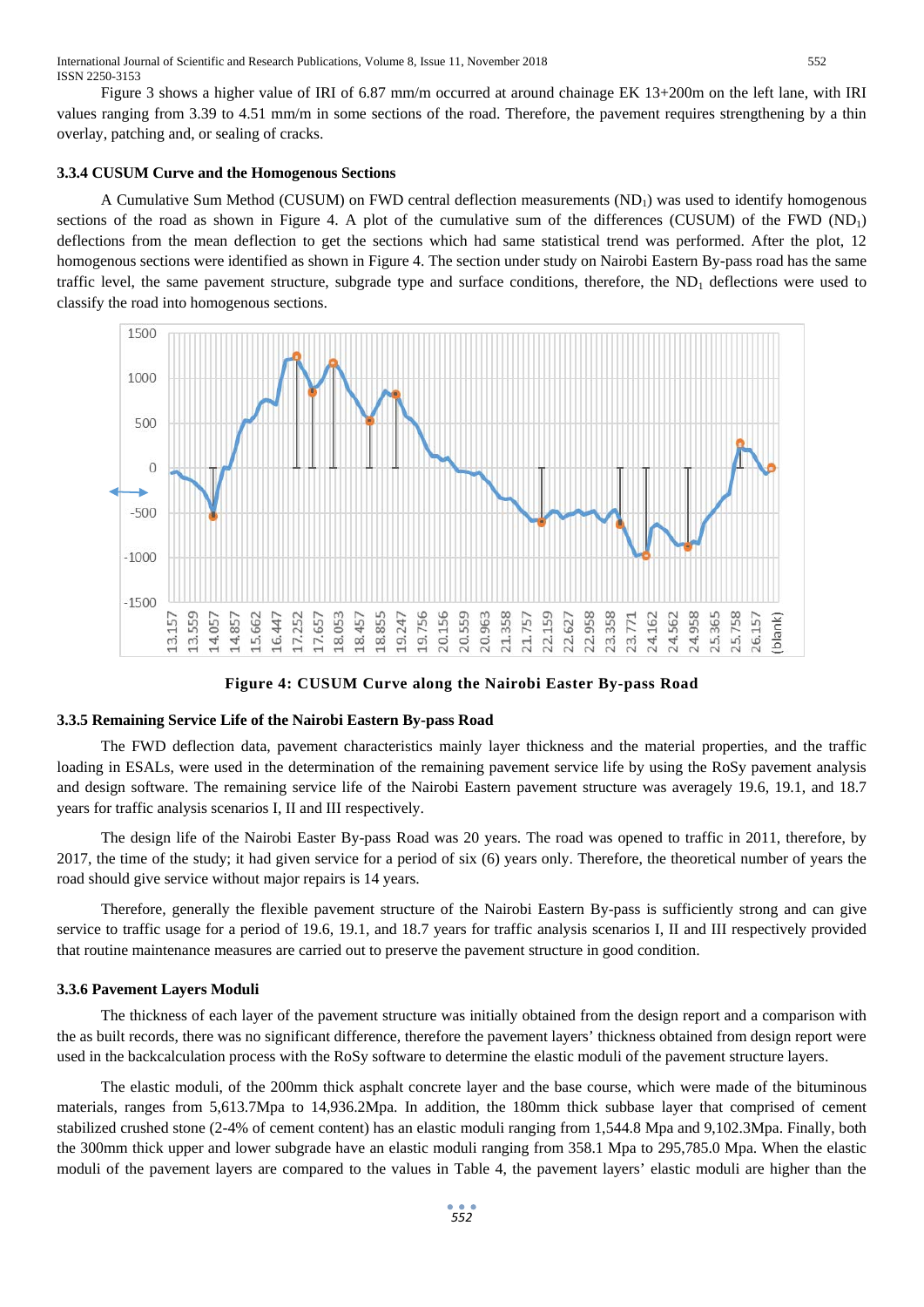values in Table 4, thus showing that the pavement structure is stable. Table 8 provides the overlay thicknesses requirements in the various homogenous sections along the road for all the traffic analysis scenarios.

| Homogenous                  | Chainage in KM | <b>Average Overlay Thickness (mm)</b>         |                                                |                                                 |
|-----------------------------|----------------|-----------------------------------------------|------------------------------------------------|-------------------------------------------------|
| <b>Sections</b>             |                | <b>Traffic Scenario I:</b><br><b>8522 ESA</b> | <b>Traffic Scenario</b><br><b>II:12775 ESA</b> | <b>Traffic Scenario III:15970</b><br><b>ESA</b> |
| 1.0                         | 13.0-14.0      | 1.4                                           | 2.2                                            | 2.8                                             |
| 2.0                         | 14.1-17.2      | 1.6                                           | 6.3                                            | 9.8                                             |
| 3.0                         | 17.3-17.6      | 0.0                                           | 0.0                                            | 0.0                                             |
| 4.0                         | 17.7-17.9      | 2.5                                           | 9.4                                            | 13.1                                            |
| 5.0                         | $18.0 - 18.6$  | 0.0                                           | $0.0\,$                                        | 0.0                                             |
| 6.0                         | 18.7-19.1      | 15.5                                          | 28.0                                           | 36.5                                            |
| 7.0                         | 19.2-22.0      | 0.0                                           | 0.9                                            | 1.7                                             |
| 8.0                         | $22.1 - 23.5$  | 0.5                                           | 1.3                                            | 2.7                                             |
| 9.0                         | 23.6-24.0      | 0.0                                           | 2.0                                            | 5.0                                             |
| 10.0                        | 24.1-24.8      | 3.4                                           | 5.9                                            | 7.8                                             |
| 11.0                        | 24.9-25.8      | 1.5                                           | 4.5                                            | 8.5                                             |
| 12.0                        | 25.9-27.8      | 0.0                                           | 0.0                                            | 0.0                                             |
| <b>Average Overlay (mm)</b> |                | 1.5                                           | 3.8                                            | 5.8                                             |

**Table 8: Average Overlay Thickness along the Homogenous Sections**

The results show that the average overlay thickness required for traffic analysis scenario I, II, and III was 1.5mm, 3.8mm, and 5.8 mm respectively.

## **4. CONCLUSION**

From this assessment functionally, the pavement was not satisfactory owing to the high values of the IRI in some sections, which are in excess of the recommended minimum of an IRI of 3.0 mm/m limit before any interventions are made. Therefore, the pavement requires strengthening by a thin overlay, patching and sealing of cracks.

The elastic moduli, of the 200mm thick asphalt concrete layer and the base course, which were made of the bituminous materials, range from 5,613.7Mpa to 14,936.2Mpa against a minimum of 4000Mpa. In addition, the elastic moduli for the 180mm thick subbase layer that comprised of cement stabilized crushed stone (2-4% of cement content) ranges from 1,544.8 Mpa and 9,102.3Mpa against a minimum of 300Mpa. Finally, both the 300mm thick upper and lower subgrade had an elastic moduli ranging from 358.1 Mpa to 295,785.0 Mpa against a minimum of 300Mpa. This shows that the pavement structure layers were stable and hence satisfactory to withstand the traffic loadings.

The results show that the average overlay thickness required for traffic analysis scenario I, II, and III was 1.5mm, 3.8mm, and 5.8 mm. However, looking at other factors like the state of the pavement structure layers that were stable and from the nature of the pavement surface deflections, the road pavement structure is stable and adequate, a single seal surface dressing of 10/14mm to reduce the high pavement surface roughness has been considered adequate.

## **5. RECOMMENDATION**

The pavement structure was found to be stable and could largely serve for the remaining design life of the road. To reduce the high pavement surface roughness a single seal of surface dressing with 10/14 class 1 chippings and 80/100 penetration grade bitumen binder for pavement surface treatment will be suitable.

# **6. REFERENCES**

ASTM (D6433-07): *Standard Practice for Roads and parking Lots Pavement Condition Index Surveys.* ASTM International, 100 Barr Harbour Drive, PO Box C700, West Conshohocken, PA 19428-2959, United States.

Ibrahim M. A. (2012). *Pavement Performance Evaluation*. Chinese Society of Pavement Engineering. International Journal of Pavement Research and Technology Vol. 5 No. 2 IV. Amman, Jordan.